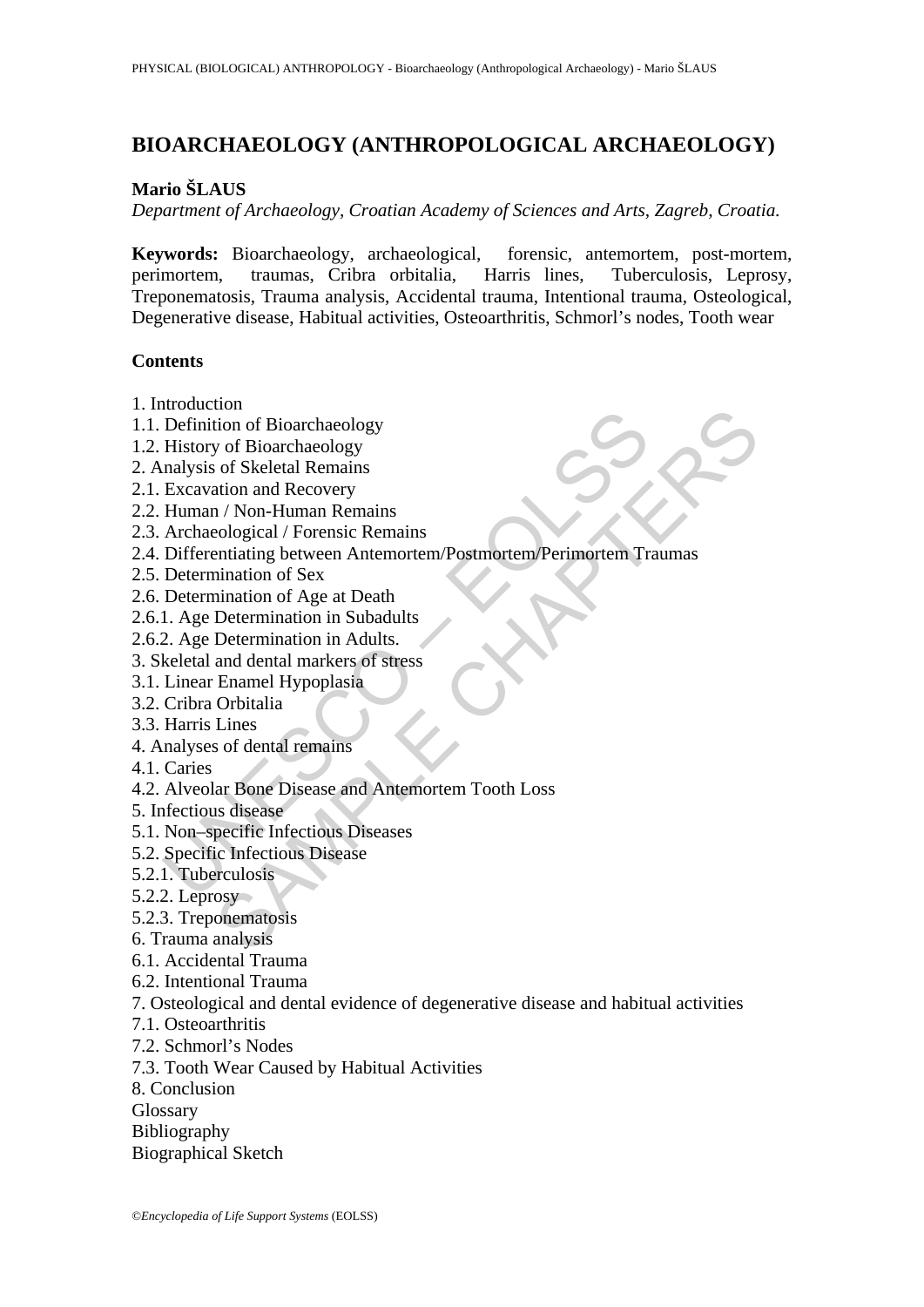### **1. Introduction**

#### **1.1. Definition of Bioarchaeology**

Bioarchaeology is the study of human biological remains within their cultural (archaeological) context. The term was first coined in 1972 by the British archaeologist Graham Clark as a reference to zooarchaeology, or the study of animal bones from archaeological sites. Redefined in 1977 by Jane Buikstra, bioarchaeology in the US now refers exclusively to the scientific study of human skeletal remains from archaeological sites, a discipline also known as osteoarchaeology or paleo-osteology. In England and most other European countries the term bioarchaeology can still refer to analyses of any biological remains recovered from archaeological sites although analyses of faunal remains are more commonly referred to as environmental archaeology.

<sup>2</sup><br>
in this context, very reliable indicators of the quali<br>
ulations. In this context, very reliable indicators of the quali<br>
ulations are their biological remains, i.e. bones and teeth. Howev<br>
decades ago many archeologi One of the main goals of archaeology as a science is to reconstruct the life ways of past populations. In this context, very reliable indicators of the quality of life in past populations are their biological remains, i.e. bones and teeth. However, as recently as a few decades ago many archaeologists did not appreciate the full potential of osteological research as a source of information on biocultural behavior and human adaptation. Such views are best reflected in one archaeologist's statement to a reporter visiting a prehistoric archaeological excavation in Colorado: "Human bones don't provide that much information. After all, we know we are dealing with the remains of Indians." (Steel and Olive, 1989). The enormous potential that bioarchaeology can bring to our understanding of the past has only recently been realized. The following factors have contributed to this.

main goals of archaeology as a science is to reconstruct the life ways of<br>main goals of archaeology as a science is to reconstruct the life ways of<br>s. In this context, very reliable indicators of the quality of life in<br>sar The first is the development, and use of standardized and reliable methods for the determination of sex and age–at–death in human osteological remains. The second factor concerns the development of large, archaeologically well-documented osteological collections that have become available only within the last few decades. The third reason is the development and application of multivariate statistical methods in bioarchaeological analyses. These analyses were greatly facilitated by the use of personal computers and statistical software packages that have also become available in the last few decades. The fourth, and probably most important factor was a change in the focus of analyses from the description of one individual and his osteological characteristics, to an emphasis on analyses of complete populations that became the main focus of study. Because of these changes, human bones recovered from archaeological sites became, just like historical documents or archaeological artifacts, a document of past that must be studied if we are to understand our history.

### **1.2. History of Bioarchaeology**

The first physical anthropological analysis is associated with a paper that was published in 1755 by Jean Joseph Sue, a professor of anatomy in Paris. In the paper Sue published the results of detailed measurements of four bodies as well as maximum lengths of macerated long bones of 14 individuals. Throughout the  $19<sup>th</sup>$  century and the first half of 20<sup>th</sup> century anthropological studies were primarily concerned with descriptions of individual skeletons and the pathological changes that were observed on them. The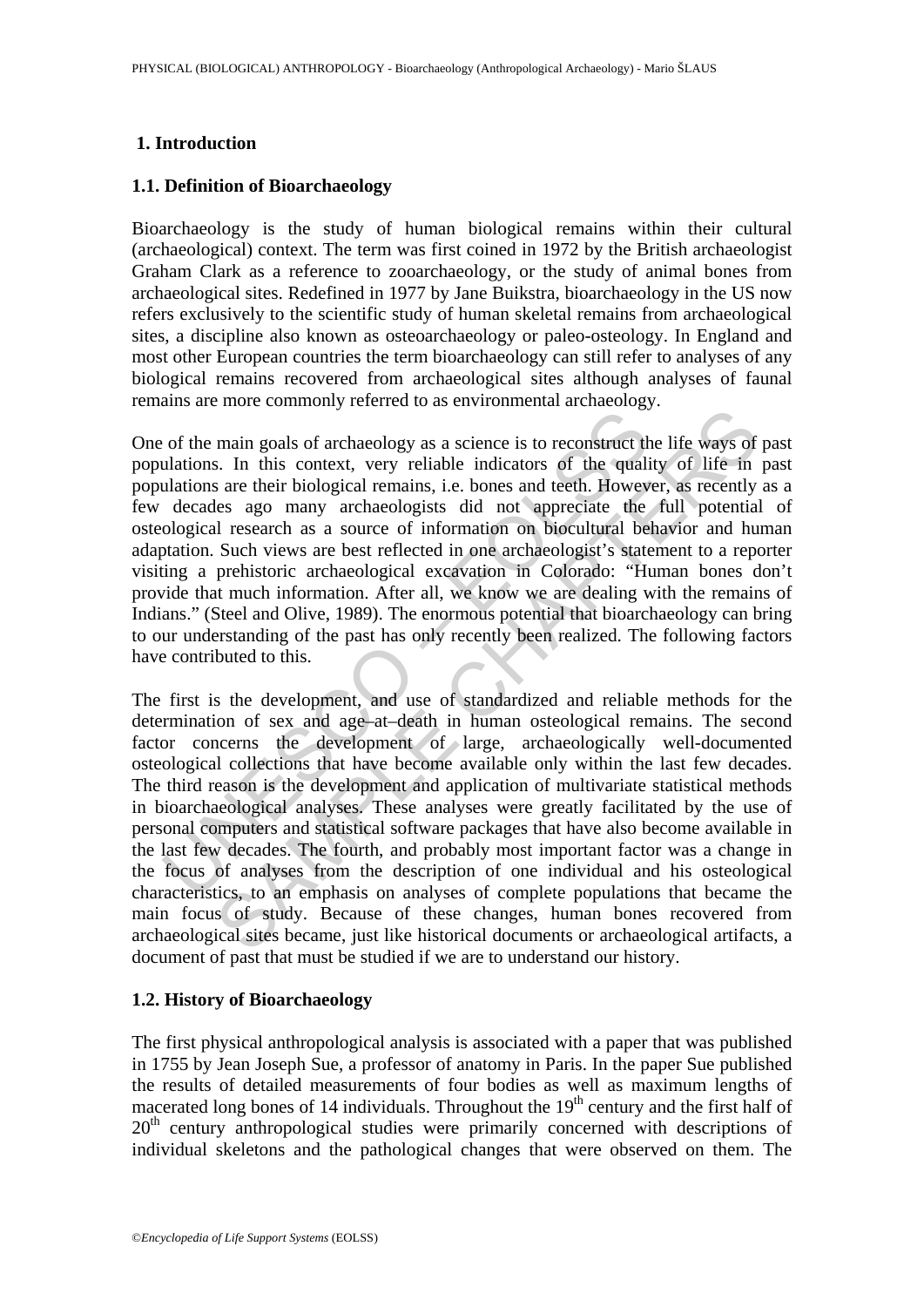gradual shift in interest from the analysis of isolated individual towards research of whole populations started in the second half of the  $20<sup>th</sup>$  century. The American Lawrence J. Angel from the National Museum of Natural History in Washington DC was one of the first scholars who used such an approach. He published several articles in which he reported on the demographical and pathological characteristics of the early Bronze Age population from Karatas in Turkey (Angel, 1968; 1970; 1976). He also published two papers that became the foundations of modern palaeopathology (Angel, 1966) and paleodemography (Angel, 1969).

During this time European anthropologists focused their interest on craniometric analyses. Hungarian anthropologists, Pál Liptak (1953, 1954, 1955, 1957) and Sándor Wenger (1955, 1957, 1968) pioneered these analyses. Their interest was focused on questions of historical anthropology, especially the reconstruction of population migrations during the Early Middle Ages. This interest led to the development of several large, archaeologically well–documented osteological collections that served as a data base for the paleodemographic analyses of Gyula Acsádi and Janos Nemeskéri. Their analysis resulted in the first book about paleodemography (*History of human life span and mortality*), published in 1970 in Budapest.

rations during the Early Middle Ages. This interest led to the<br>rations during the Early Middle Ages. This interest led to the<br>ration large, archaeologically well-documented osteological collect<br>ta base for the paleodemogra during the Early Middle Ages. This interest led to the developmene, archaeologically well-documented osteological collections that serves for the pheledemographic analyses of Gyula Acsadi and Janos Nemesls for the phelede A similar pattern consisting of a preliminary interest in craniometric analyses, followed by the development of large osteological collections and the subsequent diversification of bioarchaeological analyses was present in Czechoslovakia where the most important anthropologists were Hana Hanáková (Hanáková and Stloukal, 1966) and Milan Stloukal (Stloukal and Hanáková 1966, 1971, 1974). The pioneers of bioarchaeological analyses in Germany were Ilse Schwidetzky (1967, 1972) and Friedrich Rösing (Rösing and Schwidetzky 1977, 1981). In Great Britain Calwin Wells (1982) published the results of paleopathological and paleodemographical analyses from the late Antique site of Bath Gate.

The founder of bioarchaeology in the United States was Aleš Hrdlička, director of the Department for physical anthropology in the Smithsonian Institution in Washington. His work led to the development of osteological collections in the Smithsonian Institution. These collections represent some of the most important scientific resources in bioarchaeology. Hrdlička also founded the "*American Journal of Physical Anthropology*" the most important journal for bioarchaeological research today. Dale T. Stewart and Lawrence J. Angel continued Hrdlička's work.

# **2. Analysis of Skeletal Remains**

### **2.1. Excavation and Recovery**

When dealing with human bones from archaeological sites the following methods and procedures should be employed:

- 1. Bones should be left in the ground until the whole skeleton is excavated;
- 2. The excavated skeleton must be photographed and drawn with the name of the site, number of the grave, and orientation marker clearly shown;
- 3. During recovery of the skeleton all relevant data should be written on a grave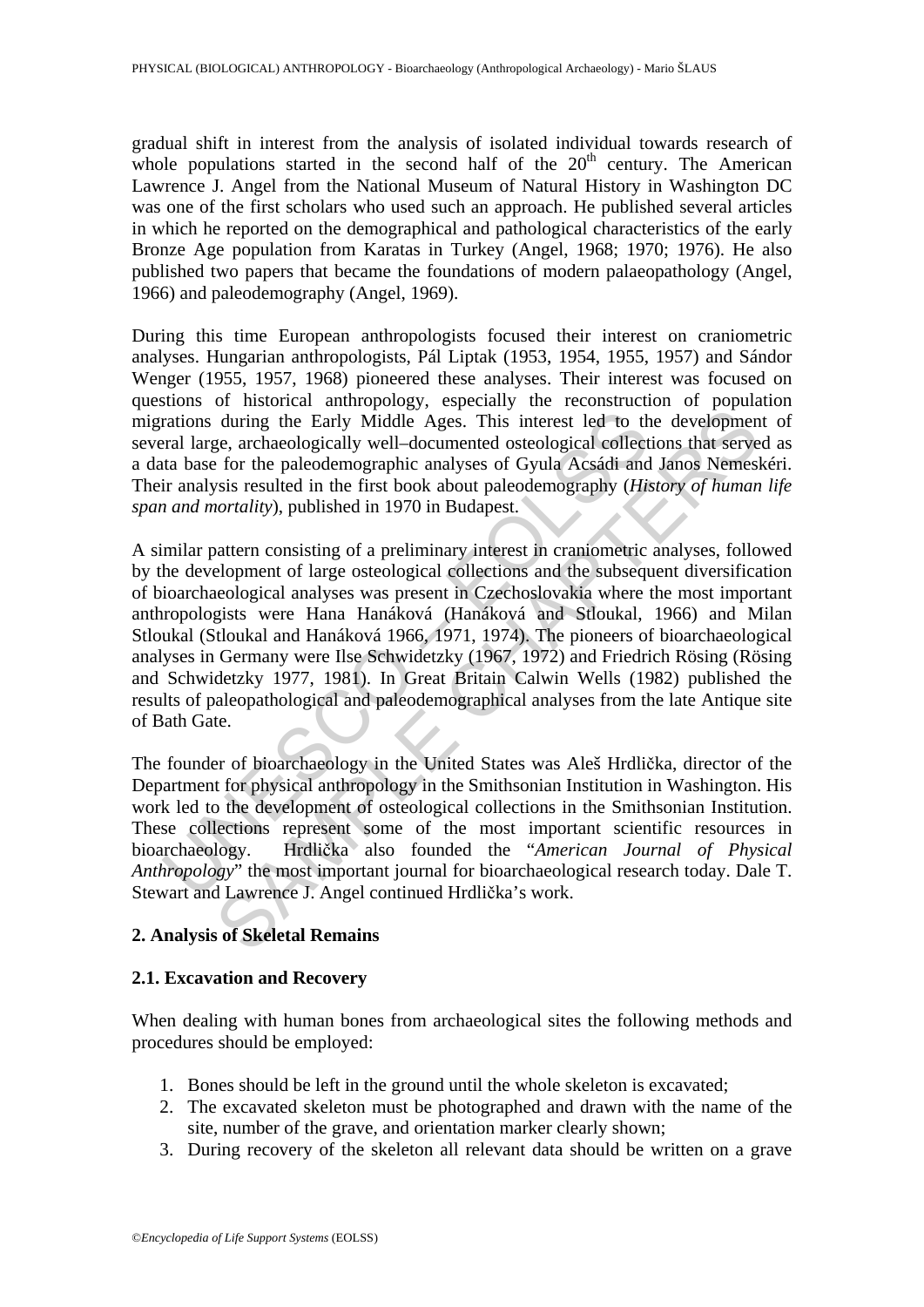data sheet;

- 4. Recovery of the bones should proceed slowly and carefully. An inventory of skeletal remains should be kept as work progresses to ensure that nothing is missed;
- 5. Wet bones must be dried before transport and not left in direct sunlight for long periods of time;
- 6. Cranial, long bones and short bones should be stored separately in paper bags;
- 7. All relevant data (the name of the site, grave number, date of excavation, etc.) should be written on the paper bags in waterproof ink.

The objective of any excavation is to recover the maximum amount of information. In this context the following, simple, rules should also be enforced during all archaeological excavations:

- 1. Never pick up the skull by inserting fingers into eye orbits.
- 2. Never pick up the skull by the foramen magnum.
- 3. Handle skull and mandible carefully so that no teeth are lost.
- 4. Do not pack heavy bones on top of fragile ones.
- 5. Do not apply any chemical agents to the remains.

## **2.2. Human / Non-Human Remains**

1. Never pick up the skull by inserting fingers into eye orbits.<br>
2. Never pick up the skull by the foramen magnum.<br>
3. Handle skull and mandible carefully so that no teeth are lost.<br>
4. Do not apply any chemical agents to The state of the skull by inserting fingers into eye orbits.<br>
Yer pick up the skull by the foramen magnum.<br>
Indle skull and mandible carefully so that no teeth are lost,<br>
not pack heavy bones on top of fragile ones.<br>
In / Distinguishing human from animal bones can be complicated – similarities, for instance, between bear and human metacarpal bones are well known and thoroughly described (Stewart, 1959; Angel, 1974; Hoffman, 1984). In most cases, however, there are clear morphological, radiological and microscopic differences between human and animal bones.

Morphological differences are easier to identify in complete bones. They consist of the following:

- 1. Articular surfaces and epiphyseal areas tend to be larger and more sculpted in non–human remains.
- 2. Muscle attachment sites are generally larger and more rugged in non–human mammals.
- 3. Long bone shafts are straighter and less rugged in humans than similar–sized mammals.
- 4. Fused bones (except in pathological cases) are generally non–human.
- 5. The thickness of compact bone in relation to total bone diameter is usually around  $\frac{1}{4}$  in humans,  $\frac{1}{3}$  in non–human mammals, and  $\frac{1}{8}$  in birds.

Radiographic differences in long bone shafts are present in the following:

- 1. Spongy bone in humans shows circular or oblong trabeculae.
- 2. No sharp border delineates between the cortex and trabeculae in humans.
- 3. Animal bones have homogeneous dense trabecular patterns.
- 4. Unlike human bones, animal bones exhibit a sharp delineation of cortex and spongy bone.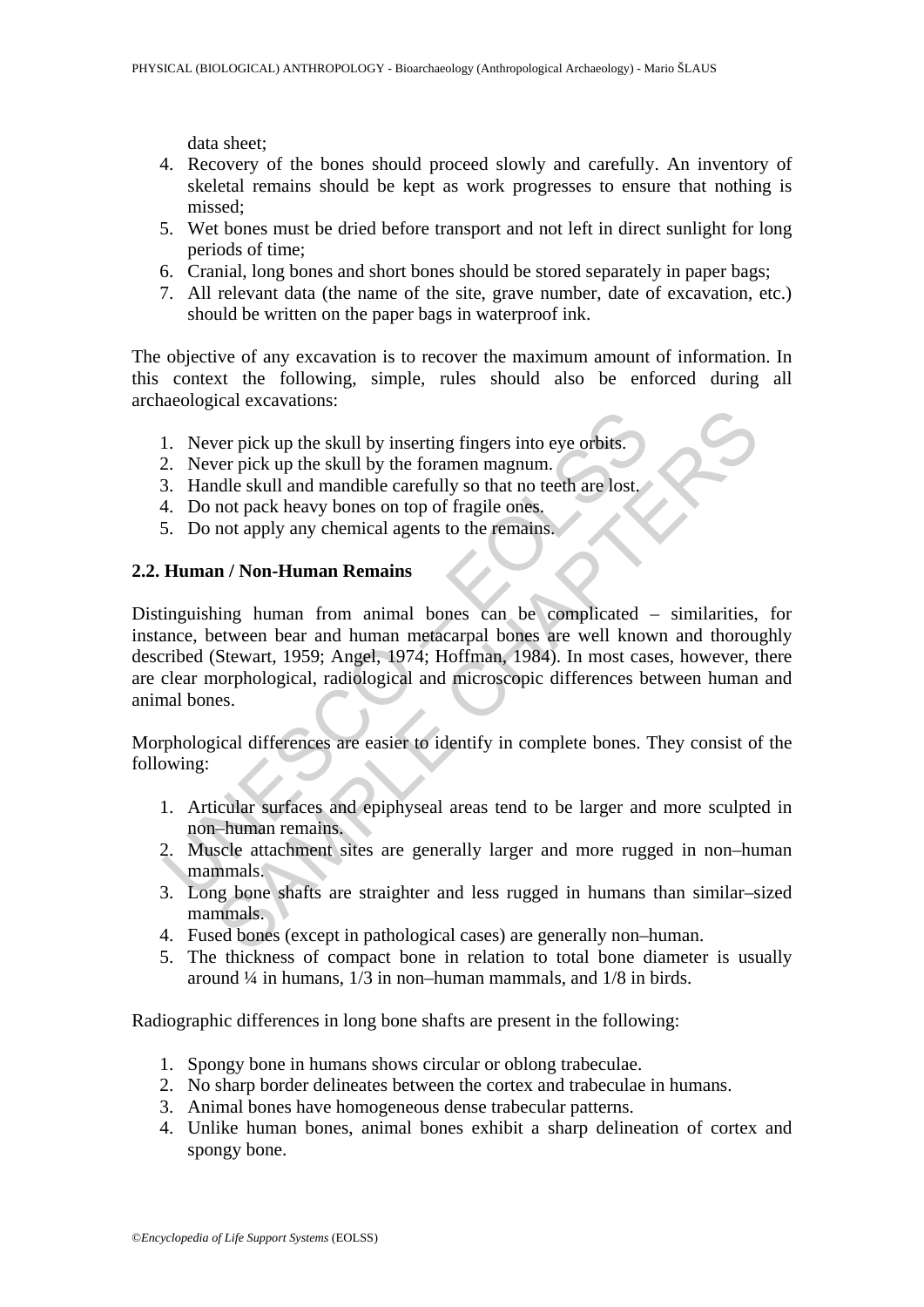5. In non–human mammals small dense bony spicules extend from the cortex into spongy bone.

Microscopic differences are present in the following:

- 1. Non–human bone shows concentric layers of bone called laminae or plexiform bone.
- 2. Human bone shows lamellae and Haversian systems.
- 3. Plexiform bone usually occurs in carnivores, human infants and non–human primates. It is the primary bone type in Bovidae (cows), Suidae (pigs) and Cervidae (deer, elk).

# TO ACCESS ALL THE **18 PAGES** OF THIS CHAPTER, Visit: http://www.eolss.net/Eolss-sampleAllChapter.aspx

#### **Bibliography**

- - -

TO ACCESS ALL THE 18 PAGES OF THIS CHANNED Visit: http://www.eolss.net/Eolss-sampleAllChapte<br>
Visit: http://www.eolss.net/Eolss-sampleAllChapte<br>
iography<br>
idi G., Nemeskéri J. (1970). *History of Human Life Span and Mortal* **CO ACCESS ALL THE 18 PAGES OF THIS CHA[PTE](https://www.eolss.net/ebooklib/sc_cart.aspx?File=E6-20A-02-00)R,**<br>
Visit:  $\frac{http://www.eolss.net/Eolss-sampleAllChapter, says\n$ <br>
(1969). The bases of paleodemography. American Journal of Physical Anthropology<br>
(1969). The bases of paleodemography. American Journal of Phy Acsádi G., Nemeskéri J. (1970). *History of Human Life Span and Mortality.* Budapest: Akadémiai Kiadó. Angel J. L. (1969). The bases of paleodemography. *American Journal of Physical Anthropology*, 30, 427-437.

Aufderheide A. C., Rodriguez-Martin C. (1998). *The Cambridge Encyclopedia of Human Paleopathology*. Cambridge: Cambridge University Press.

Bass W. M. (1995). *Human Osteology: A Laboratory and Field Manual of the Human Skeleton*. 4<sup>th</sup> ed. Columbia: Missouri Archaeological Society.

Fazekas I. G., Kósa F. (1978). *Forensic Fetal Osteology*. Budapest: Akadémiai Kiadó.

Gilbert B. M., McKern T. W. (1973). A method for aging the female os pubis. *American Journal of Physical Anthropology*, 38, 31-38.

Hunt E. E., Gleiser I. (1955). The estimation of age and sex of preadolescent children from bone and teeth. *American Journal of Physical Anthropology*, 13, 479-487.

İşcan Y. M., Kennedy K. A. R. (Eds) (1989). *Reconstruction of Life from the Skeleton*. New York: Alan R. Liss.

Krogman W.M., Yaşar Isçan M. (1986). *The Human Skeleton in Forensic Medicine*. 2<sup>nd</sup> ed. Springfield: C.C.Thomas.

Larsen C. S. (1997). *Bioarchaeology. Interpreting behavior from the human skeleton*. Cambridge: Cambridge University Press.

Mann R. W., Murphy S. P. (1990). *Regional Atlas of Bone DiseaeDisease. A Guide to Pathologic and Normal Variation in the Human Skeleton*. Springfield: C.C.Thomas.

Ortner D. J. (2003). *Identification of Pathological Conditions in Human Skeletal Remains*. 2<sup>nd</sup> ed. New York: Academic Press.

Phenice T. W. (1969). A newly developed visual method of sexing the os pubis. *American Journal of Physical Anthropology*, 30, 297-301.